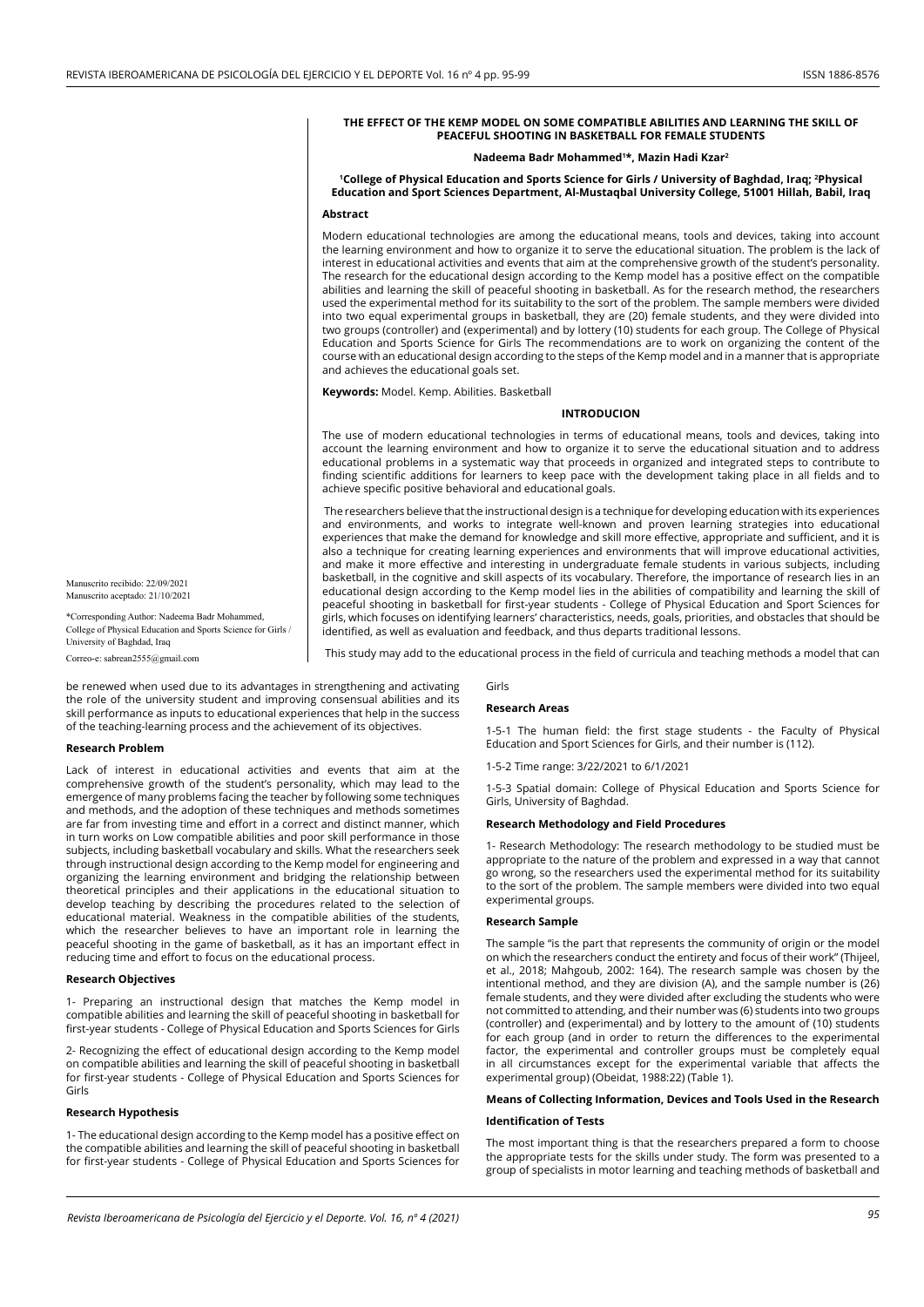## **Table 1:** The equivalence.

| <b>Statistical</b>      | <b>Measuring unit</b> | <b>Experimental group</b> |      |       | Controller group | Calculated (T) | Level of   | <b>Indication</b> |
|-------------------------|-----------------------|---------------------------|------|-------|------------------|----------------|------------|-------------------|
| coefficients            |                       | М                         | ±Sd. | М     | ±Sd.             | Value          | indication |                   |
| <b>Test Name</b>        |                       |                           |      |       |                  |                |            |                   |
| The ability to connect  | Second                | 16,92                     | 0,91 | 16,49 | 0,82             | 1.11           | 0,280      | Not significant   |
| Ability to balance      | Second                | 89,26                     | 1,59 | 90,86 | 1,069            | 0.416          | 0.682      | Not significant   |
| The ability to estimate | Second                | 4,09                      | 0,34 | 4,02  | 0,36             | 0.419          | 0.680      | Not significant   |
| the situation           |                       |                           |      |       |                  |                |            |                   |
| Peaceful goal           | Class                 | 3,70                      | 0,94 | 3,60  | 0,84             | 0.249          | 0,806      | Not significant   |

The degree of freedom (m-2) (20-2=18) and the significance level (0.05).

### **Table 2:** The Percentages of Experts Choosing the Tests Under Study.

| <b>Skills</b>                           | <b>Tests</b>                                                     | Frequency | Ratio |
|-----------------------------------------|------------------------------------------------------------------|-----------|-------|
|                                         | Measurement of the motor linkage speed                           |           | 75%   |
| The ability of motor linkage            | Measuring accuracy and speed of motor linkage                    |           | 25%   |
|                                         | Metatarsal stand test                                            |           | 75%   |
| The ability of balance                  | Walking on the balance beam                                      |           | 25%   |
|                                         | Jumping on the numbered circle                                   |           | 75%   |
| The ability of estimating the situation | skipping rope test                                               |           | 25%   |
|                                         | Measuring the speed of peaceful shooting                         |           | 25%   |
| Peaceful scoring                        | Peaceful shooting from the front side and at a distance of (3 m) |           | 75%   |

their number is (4) supplement (1) and (2), and after collecting and unloading the forms, the tests that achieved an agreement percentage (70%) and above were selected, and the Table 2 shows that.

### **Research Tests**

### **First: Measurement of the Motor Linkage Speed**

• **The objective of the test**: To measure the speed of the motor linkage.

**• Tools used:** a tape measure, (2) basketballs, a basket goal, (5) signs, a scoring form, and a whistle, noting that two lines are drawn for the beginning and end, 5 feet (1.5 m) away from the first person, while the distance between the signs is 8 feet (240 cm).

### **• Performance Specifications**

• The participant stands behind the bench line with the ball, when he hears the start signal, he runs the glass-glass between the poles with continuous dribbling with the ball, provided that this work leads back and forth until it crosses the starting line, where the time in which he traveled the determined distance is calculated by the method of the previous performance mentioned a moment ago since the issuance of the order to start until the participant and the ball cross the starting line after going and returning (Abdul-Tarifi, 2013:81; Alshukri et al., 2021).

## **• Test conditions**

1- The participant has the right to use either of the hands in the dribble.

2- The ball must be touched during the dribble in a legal manner, according to the terms of the law of the game.

• **Scoring**: The participant is allowed two attempts on the test, provided that the best of them is calculated

# **Second: Static Equilibrium Tests:**

#### **Test Name: Metatarsal Stand Test**

**Purpose of the test**: To measure static balance, when the participant is standing on the floor with the instep of the foot (Kzar & Hadi, 2017).

**Tools needed**: Stopwatch or wristwatch with seconds hand.

**Description of performance**: The participant takes a standing position on one foot, preferably the stepping foot, then he places the foot of the other free leg on the inner side of the knee of the man on which he is standing (Hadi & Kzar, 2016).

- When the start signal is given, the participant raises its heel off the ground and maintains its balance for maximum for as long as possible without moving the limbs of his feet or touching his heels on the ground (Hassanein, 2001; Al-Taie et al., 2017).

**Test instructions:** The test is performed without shoes. The hands must be kept firmly in the middle. The test period ends when moving the ends of the foot from its position or when touching the ground with the heel of the foot, three attempts are allowed.

# **Test management**

Referee: Gives the start signal, monitors performance, and calculates time.

Recorder: Calls the participants and records the results.

# **Calculation of grades**

The best time is calculated for three attempts, which is the time that starts from the moment of lifting the heel off the ground until making some performance errors and losing balance.

#### **Third: The Test is Jumping on the Numbered Circles :**

The purpose of the test is to measure the compatibility of the legs and eyes (the ability to assess posture)

The tools used / stopwatch / draw eight circles on the ground, each with a diameter of 60 cm. The circles are numbered as shown in figure (3)

**Performance specifications:** The player stands inside the circle number one, and when she hears the start signal, she jumps with both feet to circle no. 2, then to circle no. 3 and so on to circle number 8 and does that at full speed.

Recording Records the time it took for the player to move through eight circles(Hassanein, 2000:254).

## **Fourth: The Test is Peaceful Shooting from the Front, Sideways and at a Distance of (3 M).**

• **The purpose of the test**: measuring the accuracy of the skill of peaceful shooting from the front to the side at a distance of (3 m).

• **Necessary equipment**: a mini basketball court, a mini basketball goal, two poles, 50 cm high, and a whistle.

• **Performance specifications**: The participant stands in front of the basket board, then starts to take the ball placed on the palm of the test-taker and performs the peaceful shooting, then returns from the other side to the other side with the peaceful shooting secondly after its rotation behind the person placed on the sides and so on for (10) attempts (5) from the left and (5) from the right and so on by continuing, noting that the balls placed on the palm of the test-takers are 3m away as shown in the figure(Al-Tamimi, 2013:43).

### **• Test conditions:**

♣ The participant is granted (10) attempts, distributed (5) attempts from each side.

♣ It is required to legally perform the peaceful correction.

• Scoring: For each successful attempt at shooting, one point is counted. The highest score obtained by the participant is (10) points.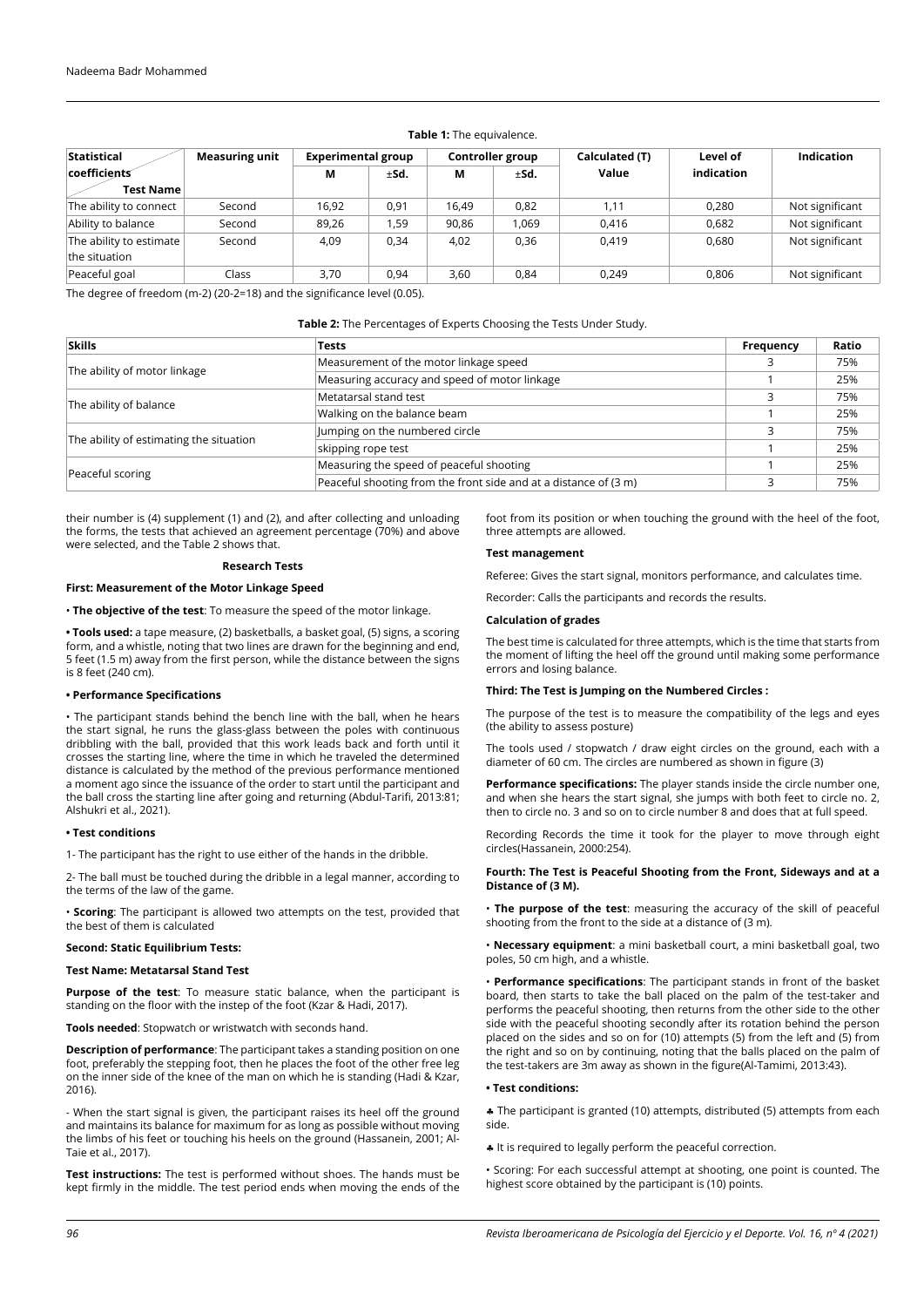## **The Exploratory Experiment**

The two researchers conducted an exploratory experiment on Monday, 22/3/2021, on a sample of female students of the first stage - the College of Physical Education and Sports Sciences for Girls, numbering (10) students, before doing their research with the aim of choosing research methods and tools.

# **Pre-Tests**

The two researchers conducted pre-tests before starting the educational curriculum, which included tests (the ability of motor linkage and balance, the ability of estimating the situation and peaceful shooting) on Wednesday at ten o'clock in the morning on 3/24/2021 in the hall - College of Physical Education and Science sports for girls

## **Teaching According to the Kemp Model**

Teaching was applied by designing education according to Kemp's model on the members of the experimental group within the educational units prepared for basketball, the first stage, which amounted to (6) educational units at a rate of one unit per week at a time of (60) minutes for one educational unit, as the teaching continued for (6) weeks, while The controller group is taught according to the approved educational method followed by the subject's teachers.

If teaching for the experimental group began on Sunday, 3/28/2021. The educational units included the vocabulary of educational content by designing education with teaching methods to present the theoretical educational material, including cooperative learning, and the advantages that this method possesses that help learners cooperate and work together, and thus teach them according to their characteristics and capabilities. The use of exercises with appropriate repetitions and teaching aids according to the characteristics of learners and their needs to acquire and learn harmonious and skill abilities within the practical educational units.

# **Post-Tests**

The two researchers conducted the post tests for the sample (experimental and controller group) on Thursday, 3/6/2021, and he followed the same method that he followed in the pre- tests, after completing the prescribed period of the experiment, which lasted (6) weeks, and the researcher was keen to find all the conditions for the pre-tests. and its requirements when conducting post-tests in terms of time, place and test methods.

## **Presentation, analysis and discussion of the results**

## **Presentation, analysis and discussion of the results of the pre and post tests for the experimental and controller groups**

The researchers deliberately applied the tests to the main research sample for the two groups (experimental and controller) consisting of (10) players for each group (Table 3), (Figures 1,2,3).

### **Discussing the Results**

After reviewing the results shown in Table (3), which shows the results of the experimental group in the pre and post measurements of the tests under study and Table (4) which shows the results of the controller group in the pre and post measurements of the same tests, as well as Table (5) which shows the results of the post tests for the two experimental groups And the controller group, it is clear to us that the experimental group had a better level of development than the controller group and that is proven by the results that we found in the above-mentioned tables. The results of the experimental group, which Al-Dulaimi and Al-Waeli (2003:112) mention that "Kemp's model focuses on the learner as the main source for formulating educational goals, and is concerned with the feedback that is based on the results of the pre and post tests and the evaluation process, i.e. the design stages do not stop at the evaluation, but rather employ the results of the evaluation to make adjustments to the objectives and content, and to choose the teaching resources and the evaluation itself.

What reinforces this statement is the return to the results of tables (3) (4) (5) and this was confirmed by the fact that the educational design according to the Kemp model has a positive effect on learning skill performance and compatible abilities. The researcher attributes the reason for this to the educational design with the Kemp model and its role in the learning process in the combinatorial and skill capabilities of the research variables. To achieve the teaching and learning processes, the researcher relied on presenting the educational material in an organized manner, based in his work on modern sources for displaying educational pictures and films, as well as training and exercises appropriate to the level of readiness and ability of learners within their general characteristics and repetitions Suitable in practical educational units.

The researcher also confirmed that although shooting plays an important role in determining the results of many matches; As often matches are decided, winning or losing, from above a line of stability, and stability is easy because "the defense and distance variables are fixed." (Al-Mukhtar, 1991; Gumenyuk et al., 2021) This is consistent with what was stated by (Merhi and Al-Heila,

**Table 3:** Presentation and analysis of the results of the pre and post- tests of the group, the ability to link movement, balance and peaceful shooting with basketball.

| Statistical Coefficients                   | <b>Unit of Measuring</b> | <b>Pre-Test</b> |      | Post-Test |      | Value of    | <b>Level of Indication</b> | Indication |
|--------------------------------------------|--------------------------|-----------------|------|-----------|------|-------------|----------------------------|------------|
|                                            |                          | М<br>±Sd.       |      | ±Sd.<br>М |      | counted (T) |                            |            |
| <b>Test Name</b>                           |                          |                 |      |           |      |             |                            |            |
| The ability of motor linkage               | Second                   | 16.92           | 0,91 | 15,25     | 0,76 | 18.07       | 0,00                       | Indicative |
| The ability of balance                     | Second                   | 89,26           | 1,59 | 72,38     | 1,13 | 7,84        | 0,00                       | Indicative |
| The ability of estimating<br>the situation | Second                   | 4,09            | 0,34 | 3,52      | 0,35 | 4,74        | 0.00                       | Indicative |
| Peaceful scoring                           | Degree                   | 3,70            | 0,94 | 7,20      | 1,03 | 9,39        | 0,00                       | Indicative |

The degree of freedom (n-1) (10-1=9) is statistically significant at the level of significance  $\geq$  (0.05)



**Figure 1:** The results of the pre and post-tests of the experimental group show the ability to link movement, balance and ability to estimate the position and the peaceful shooting in basketball.



**Figure 2:** Presentation and analysis of the results of the pre and post tests for the controller group, the ability to link movement, balance and ability to assess the situation and the peaceful shooting of basketball.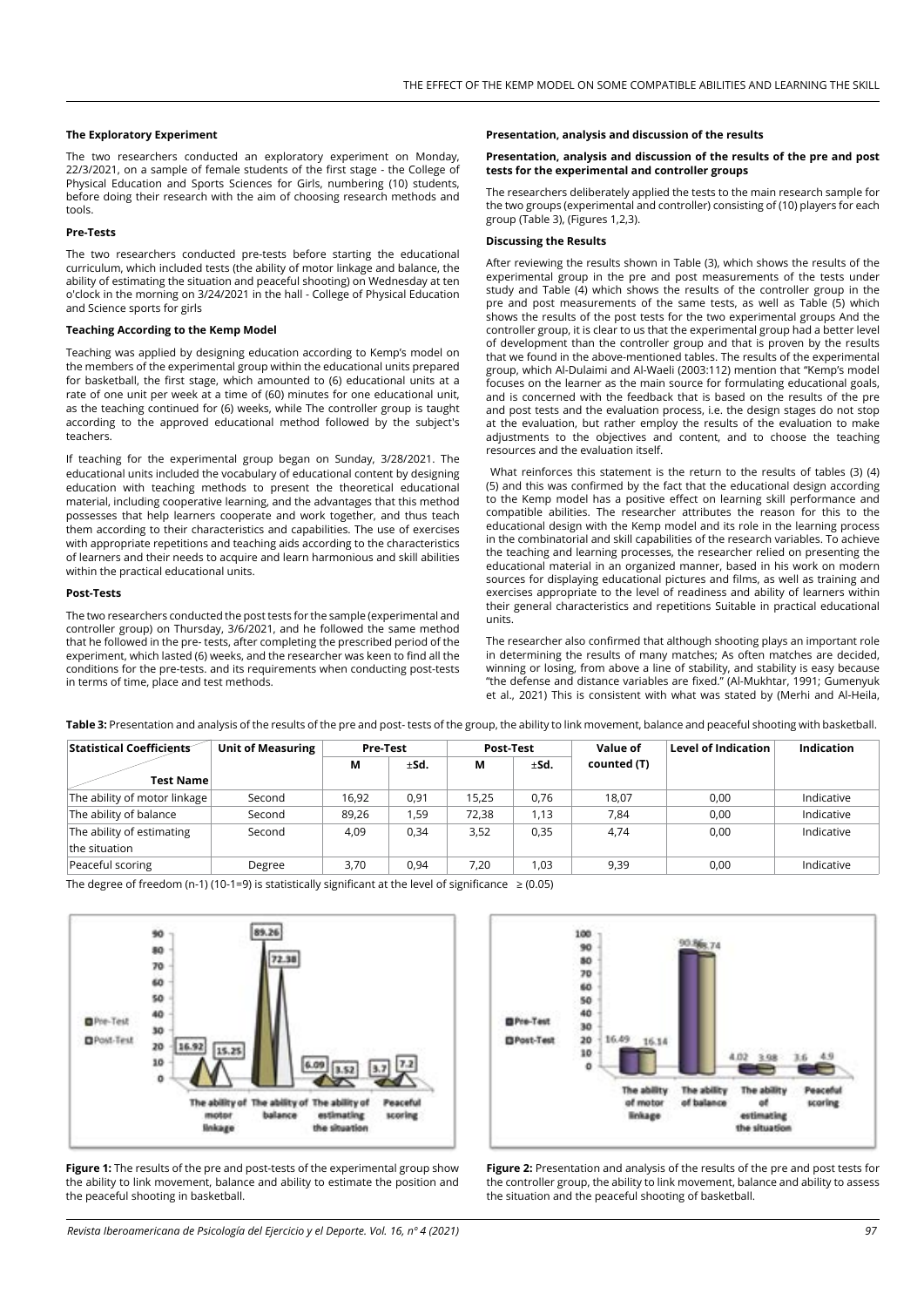

**Figure 3:** Presentation and analysis of the results of the dimensional tests of the two experimental and controller groups, the ability to link movement, balance and peaceful shooting in basketball

**Table 4:** The results of the pre and post tests for the controller group show the ability to link movement and balance and the ability to assess the position and the peaceful shooting in basketball.

| Statistical Coefficients                | <b>Measuring Unit</b> | Pre-Test |      | Post-Test |       | Value of Counted (T) | <b>Level of Indication</b> | <b>Indication</b> |
|-----------------------------------------|-----------------------|----------|------|-----------|-------|----------------------|----------------------------|-------------------|
| Test Name                               |                       | М        | ±Sd. | М         | ±Sd.  |                      |                            |                   |
| The ability of motor linkage            | Second                | 16.49    | 0.82 | 16.14     | 0.63  | 3,71                 | 0,00                       | Indicative        |
| The ability of balance                  | Second                | 90.86    | .069 | 88.74     | 1.065 | 2,33                 | 0,00                       | Indicative        |
| The ability of estimating the situation | Second                | 4,02     | 0.36 | 3,98      | 0.38  | 3,25                 | 0,01                       | Indicative        |
| Peaceful scoring                        | Second                | 3,60     | 0.84 | 4,90      | 0.56  | 3,54                 | 0,00                       | Indicative        |

Degree of freedom (n-1) (10-1=9), statistically significant at significance level  $\geq$  (0.05)

**Table 5:** Shows the post tests of the experimental and controller groups, the ability to link movement, balance, and ability to assess posture and peaceful shooting in basketball.

| <b>Statistical Coefficients</b>         | <b>Measuring Unit</b> | <b>Experimental Group</b> |      | <b>Controller Group</b> |      | Value of    | <b>Level of Significance</b> | Significance |
|-----------------------------------------|-----------------------|---------------------------|------|-------------------------|------|-------------|------------------------------|--------------|
| Test Namel                              |                       | M                         | ±Sd. | M                       | ±Sd. | Counted (T) |                              |              |
| The ability of motor linkage            | Second                | 15,25                     | 0,76 | 16.14                   | 0,63 | 2,83        | 0,01                         | Significant  |
| The ability of balance                  | Second                | 72,38                     | 1,13 | 88.74                   | .065 | 4,72        | 0,00                         | Significant  |
| The ability of estimating the situation | Second                | 3,52                      | 0,35 | 3,98                    | 0.38 | 1.10        | 0,00                         | Significant  |
| Peaceful scoring                        | Degree                | 7,20                      | 1,03 | 4,90                    | 0.56 | 5,66        | 0,00                         | Significant  |

2000:32) that "practice and exerting effort through training and continuous repetitions are necessary in the learning process, and training is an auxiliary and necessary factor in the process of the individual's interaction with the skill and controlling his movements and achieving consistency between the movements that make up the skill in a proper and timely successive performance. Continuous training alone increases the development of skill learning.

The educational design according to the Kemp model has a positive effect on the harmonious abilities and learning the skill of peaceful shooting in basketball for first-year students - College of Physical Education and Sports Sciences for Girls.

#### **Conclusions and recommendations**

## **Conclusions**

1- The educational design using the Kemp model contributed to increasing the compatible capabilities and learning the skill of peaceful shooting in basketball for first-year students - College of Physical Education and Sports Sciences for Girls

2- The appearance of development in the results of the post-test in the compatible abilities (the ability to motor linkage, the ability to balance, the ability to estimate the situation and the skill of peaceful shooting in basketball)

3- There are significant differences between the pre and post tests for the post tests of the research variables for each of: (the ability to motor linkage, the ability to balance, the ability to estimate the situation and the skill of peaceful shooting in basketball)

### **Recommendations**

1- Working on organizing the content of the subject with an educational design according to the steps of the Kemp model and in a manner that is appropriate and achieves the educational goals set.

2- Conducting various research and studies to compare the Kemp model with other models or with the various educational methods to find out.

3- Conducting similar studies for different age groups using educational design according to the Kemp model and with various teaching methods

### **References**

- [Abdelelah, A. H., Kzar, M. H. and Abdaun, A. K. \(2021\). "Measurement of GSH,](https://medicopublication.com/index.php/ijfmt/article/view/13782)  [SOD and MDA some Antioxidant level after Excises Athletes." Indian](https://medicopublication.com/index.php/ijfmt/article/view/13782)  [Journal of Forensic Medicine & Toxicology 15.1](https://medicopublication.com/index.php/ijfmt/article/view/13782)
- Abdul-Tarifi, A. S. (2013). Applied Tests in Physical Education, Physical, Kinetic, and Skill, Baghdad, Dar Al-Kitab and Documents.
- Al-Dulaimi, T. and Al-Waeli, S. (2003). The Arabic Language (Curriculum and Teaching Methods). Amman: Dar Al-Shorouk.
- Al-Mukhtar, S. (1991). With Basketball, Beirut, Al-Maaref Foundation.
- [Alshukri, H. A., Kzar, M. H., & Abdaun, A. K. \(2021\). Measurement of GSH, SOD](https://medicopublication.com/index.php/ijfmt/article/view/13782)  [and MDA some Antioxidant level after Excises Athletes. Indian Journal of](https://medicopublication.com/index.php/ijfmt/article/view/13782)  [Forensic Medicine & Toxicology, 15\(1\).](https://medicopublication.com/index.php/ijfmt/article/view/13782)
- [Al-Taie, B. F. K., Flayyih, H. H., & Talab, H. R. \(2017\). Measurement of income](https://sshj.in/index.php/sshj/article/view/569)  [smoothing and its effect on accounting conservatism: An empirical study](https://sshj.in/index.php/sshj/article/view/569)  [of listed companies in the Iraqi Stock Exchange. International Journal of](https://sshj.in/index.php/sshj/article/view/569)  [Economic Perspectives, 11\(3\), 1058-1069.](https://sshj.in/index.php/sshj/article/view/569)
- [Gumenyuk, T., Kushnarov, V., Bondar, I., Haludzina-Horobets, V., & Horban, Y.](http://ojs.ual.es/ojs/index.php/eea/article/view/4779)  [\(2021\). Transformation of Professional Training of Students in the Context](http://ojs.ual.es/ojs/index.php/eea/article/view/4779)  [of Education Modernization. Studies of Applied Economics, 39\(5\).](http://ojs.ual.es/ojs/index.php/eea/article/view/4779)
- [Hadi, A. H., & Kzar, M. H. \(2016\). Effect of eight weeks of exercise training](https://cyberleninka.ru/article/n/effect-of-eight-weeks-of-exercise-training-on-lung-function-in-patients-with-pulmonary-fibrosis)  [on lung function in patients with Pulmonary Fibrosis. Человек. Спорт.](https://cyberleninka.ru/article/n/effect-of-eight-weeks-of-exercise-training-on-lung-function-in-patients-with-pulmonary-fibrosis)  Медицина, 16(2);